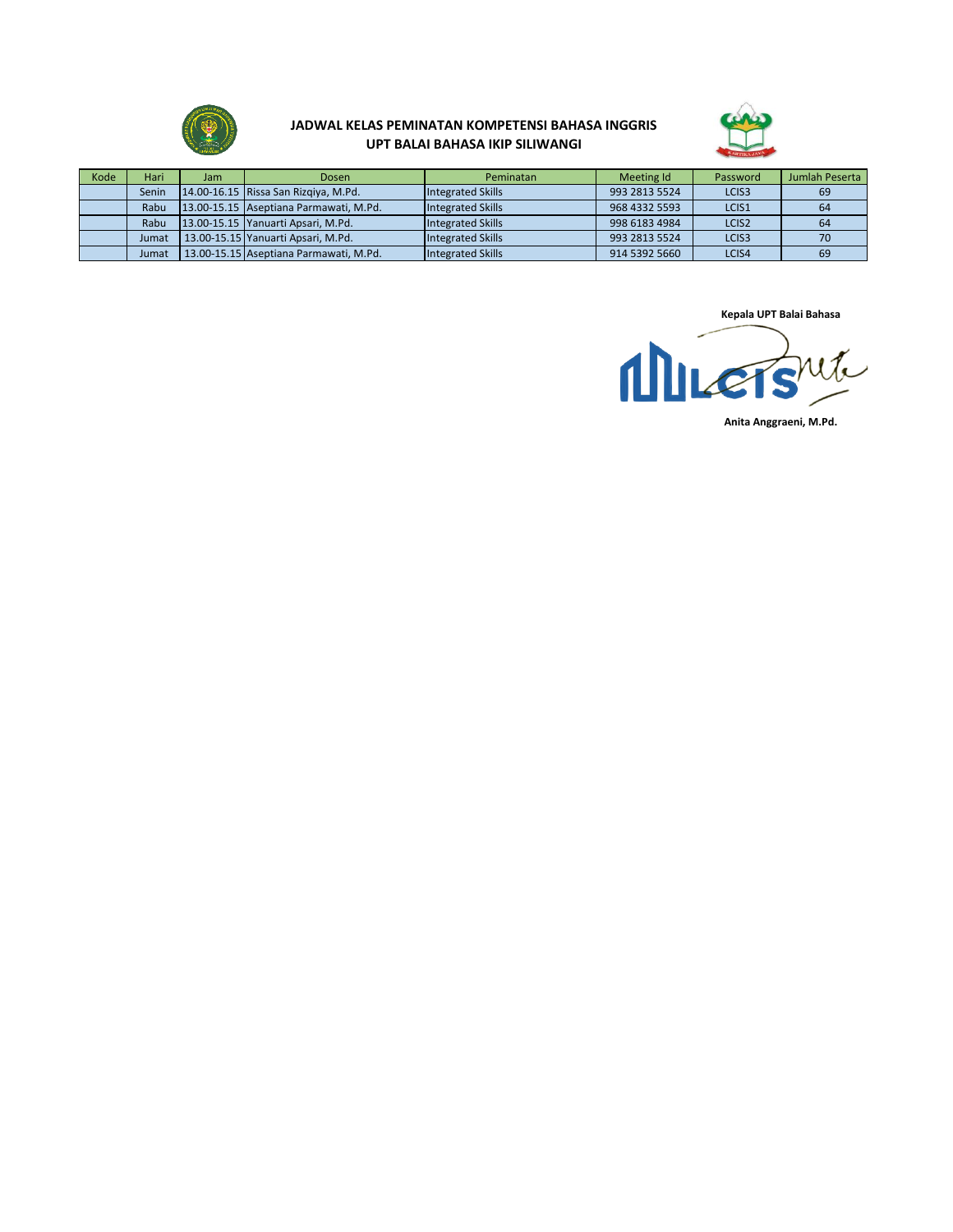

## **JADWAL KELAS PEMINATAN KOMPETENSI BAHASA INGGRIS UPT BALAI BAHASA IKIP SILIWANGI**



| Kode | Hari   | Jam | <b>Dosen</b>                           | Peminatan                   | Meeting Id    | Password          | <b>Jumlah Peserta</b> |
|------|--------|-----|----------------------------------------|-----------------------------|---------------|-------------------|-----------------------|
|      | Senin  |     | 13.00-15.15 Gartika Pandu Buana, M.Pd. | <b>English Conversation</b> | 998 6183 4984 | LCIS <sub>2</sub> | 68                    |
|      | Selasa |     | 13.00-15.15 Dewi Listya, M.Pd.         | <b>English Conversation</b> | 998 6183 4984 | LCIS <sub>2</sub> | 24                    |
|      | Rabu   |     | 13.00-15.15 Lilis Suryani, M.Pd.       | <b>English Conversation</b> | 993 2813 5524 | LCIS <sub>3</sub> | 36                    |
|      | Kamis  |     | 10.00-15.15 Gartika Pandu Buana, M.Pd. | <b>English Conversation</b> | 968 4332 5593 | LCIS1             | 26                    |
|      | Kamis  |     | 13.00-15.15 Lilis Suryani, M.Pd.       | <b>English Conversation</b> | 998 6183 4984 | LCIS <sub>2</sub> | 36                    |
|      | Jumay  |     | 09.00-11.15 Ratih Inayah, M.Pd         | <b>English Conversation</b> | 998 6183 4984 | LCIS <sub>2</sub> | 21                    |
|      | Jumat  |     | 09.00-11.15 Dewi Listya, M.Pd.         | <b>English Conversation</b> | 993 2813 5524 | LCIS <sub>3</sub> | 57                    |
|      | Jumat  |     | 13.00-15.15 Ratih Inayah, M.Pd         | <b>English Conversation</b> | 968 4332 5593 | LCIS1             | 40                    |
|      | Jumat  |     | 13.00-15.15 Rasi Yugafiaty, M.Pd.      | <b>English Conversation</b> | 998 6183 4984 | LCIS2             | 42                    |
|      | Sabtu  |     | 09.00-11.15 Gartika Pandu Buana, M.Pd. | <b>English Conversation</b> | 993 2813 5524 | LCIS <sub>3</sub> | 50                    |
|      | Sabtu  |     | 09.00-11.15 Rasi Yugafiaty, M.Pd.      | <b>English Conversation</b> | 914 5392 5660 | LCIS4             | 50                    |
|      | Sabtu  |     | 13.00-15.15 Dewi Listya, M.Pd.         | <b>English Conversation</b> | 968 4332 5593 | LCIS1             | 40                    |
|      | Sabtu  |     | 13.00-15.15 Lilis Suryani, M.Pd.       | <b>English Conversation</b> | 998 6183 4984 | LCIS <sub>2</sub> | 36                    |
|      | Sabtu  |     | 13.00-15.15 Rasi Yugafiaty, M.Pd.      | <b>English Conversation</b> | 993 2813 5524 | LCIS <sub>3</sub> | 40                    |

**Kepala UPT Balai Bahasa**